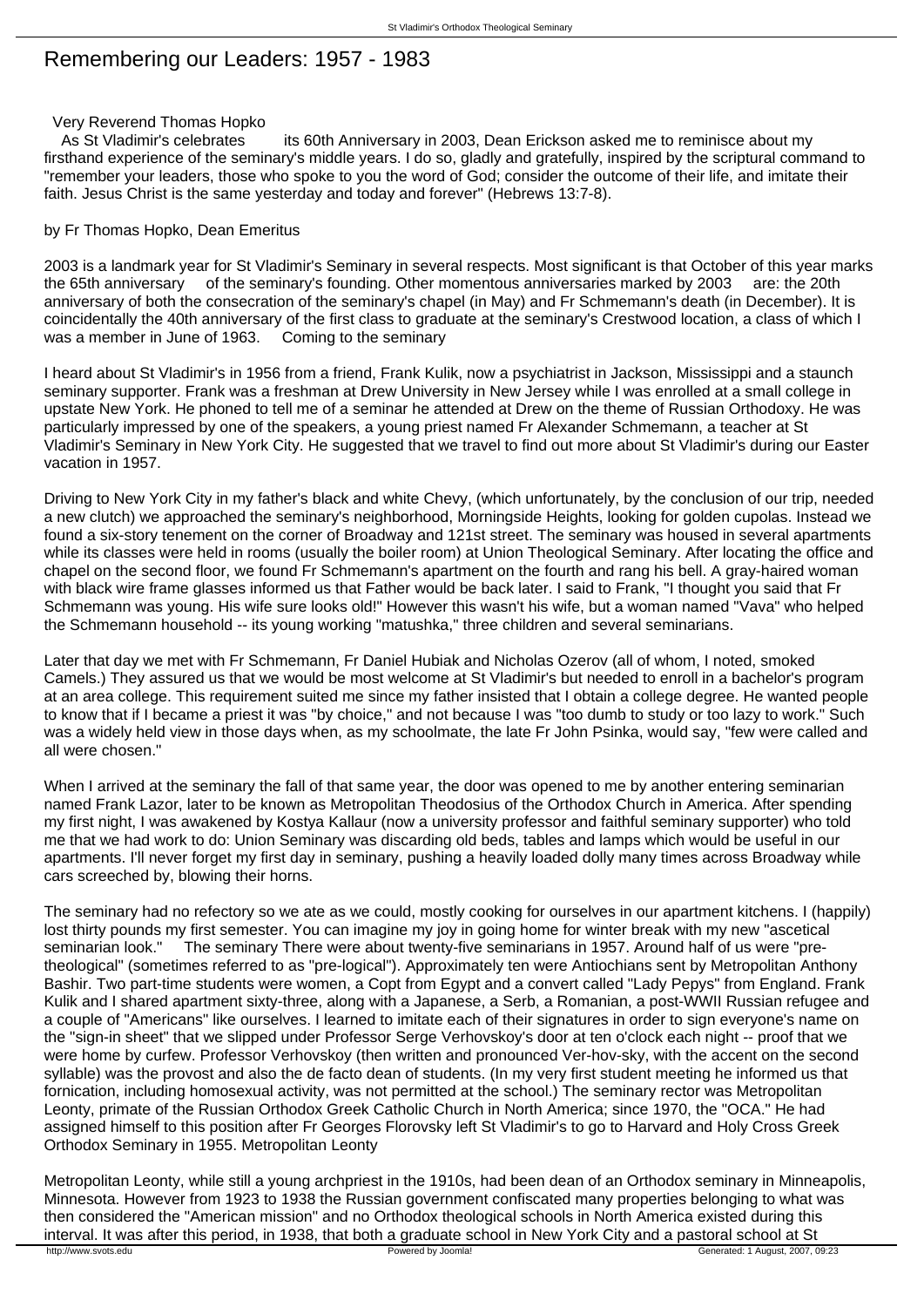Tikhon's Monastery in Pennsylvania opened. 1938 happened to be the 950th anniversary of the baptism of Kievan Rus by Prince Vladimir. Appropriately, the school was dedicated to St Vladimir both to honor the anniversary and emphasize the school's missionary character.

I remember well Metropolitan Leonty's visits to the seminary, and our visits to his cathedral on Second Street where we seminarians would go to serve, read and sing. He was a majestic man of striking spiritual nobility, dignity and humility. He loved to joke, asking us, with a sly smile and twinkling eyes, if we could read Hebrew and Greek, taunting us with feigned severity that it was impossible for us to understand the holy scriptures without such knowledge. He would say that when he retired he would come to the seminary to teach Hebrew.

Metropolitan Leonty laid the foundation for the seminary library by securing at his own expense the thousands of books and journals collected by Fr Anthony Repella. I cataloged many of them during the summer of 1960, and afterwards, as my seminary job. This gave me an air of knowledge of Russian theological literature that was quite deceiving since all I did was skim each volume to determine, quite unprofessionally, how it should be identified and shelved.

Metropolitan Leonty died in 1965 after having officially appointed Fr Alexander Schmemann, whom he deeply admired, as seminary dean in 1962. I was blessed to see him on his deathbed. I think he should be canonized a saint. Fr Schmemann and Prof Verhovskoy

Under Fr Alexander's leadership, St Vladimir's came to be so joined with his person and work that it was known, affectionately and not so affectionately, as the "schmemannary." The connection, almost identification in some circles, of St Vladimir's with Fr Alexander was understandable but also seriously misleading in that many others played enormous roles in the life of the school. First among them was the aforementioned Professor Sergei Sergeevich Verhovskoy whom everyone at the school called "Prof."

"Prof" was the seminary's bulwark and anchor. He lived at the school from his arrival from France in 1951 until his death in 1986. He loved meeting with the seminarians, favoring especially the women students and seminarians' wives, of whom he was the most devoted advocate. In addition to his teaching he was the seminary's provost and financial officer, largely involved in finding the property in Crestwood that the seminary occupied in the fall of 1962. He loved the Crestwood campus. Woe to the member of the grounds crew who trimmed a tree without "Prof's" approval!

Prof. Verhovskoy taught dogmatic and moral theology (which he pronounced "feeology"), and lots of other things as well. He clearly considered himself the strongest (if not the sole) defender of Orthodoxy on campus. As his handpicked successor I met with him for several hours every week, even after I began teaching in the graduate division with him in the early 1970s. "Prof" wanted me to know his thoughts and convictions about everything, most of which I heard many times, before finally turning things over to me. He threatened me with his "eternal malediction" if I ever taught any of my own ideas as Church doctrine. He promised me the same "malediction" if I ever allowed the seminary to cut one minute of the six semesters of required dogmatics. I think I'm still out of harms way in regard to the former threat. Dr Arseniev, Dr Kesich and Fr Meyendorff

Prof. Nicholas Arseniev taught from the mid-1950s until shortly before his death in 1977. He was almost totally blind until near the end of his life when he had corrective surgery. We couldn't bear to watch him cross the New York City streets in traffic not only because of his terrible eyesight, but also because he usually walked in a state of mystical ecstasy. He knew about fifteen languages, ancient and modern and once asked me in all seriousness if I knew Sanskrit! I replied that I hardly knew English. He quoted the Greek New Testament from memory (often holding the book upside down because of his poor eyesight), Dante in Italian, John of the Cross in Spanish, Goethe in German and Pascal in French. When I was in college at Fordham, doing philosophy and Russian studies, and not yet in the seminary's graduate program, I was allowed to take Dr Arseniev's elective courses on mysticism, Russian religious literature and comparative religions. I heard many of his lectures before ever having exposure to the lectures of Fr Schmemann, Professor Verhovskoy or Fr Meyendorff. His lectures were always charged with the power of the boundless love of God given to us lavishly, freely, pressed down and pouring over in Christ.

The young Dr Veselin Kesich taught New Testament with Dr Arseniev, as well as Greek, early Christianity and Serbian subjects. He was the first St Vladimir's alumnus to get a doctorate in America and then join the seminary faculty. Over the years he became an "SVS institution." That is, one could not imagine St Vladimir's without him. Sadly, because of scheduling, I took only one New Testament course from Dr Kesich. His presence at the school during my student years, and since, has been one of God's great graces in my life.

Fr John Meyendorff came to the seminary from France in 1959 and played an enormous role in the life of the school. He was dean from 1984 until 1992 when he retired and unexpectedly died. Fr John suffered much over us -- his rough and uncultivated students -- and yet how he loved us, cared for us, and inspired us not only by his extraordinary learning, but by his childlike love for liturgical worship and wholehearted devotion to the service of the Church.

Fr John helped me personally in countless ways. He was my professor both at the seminary and during my doctoral studies at Fordham. He was also my confessor, advisor, mentor, friend and (sometimes, sadly for me) my severest critic.